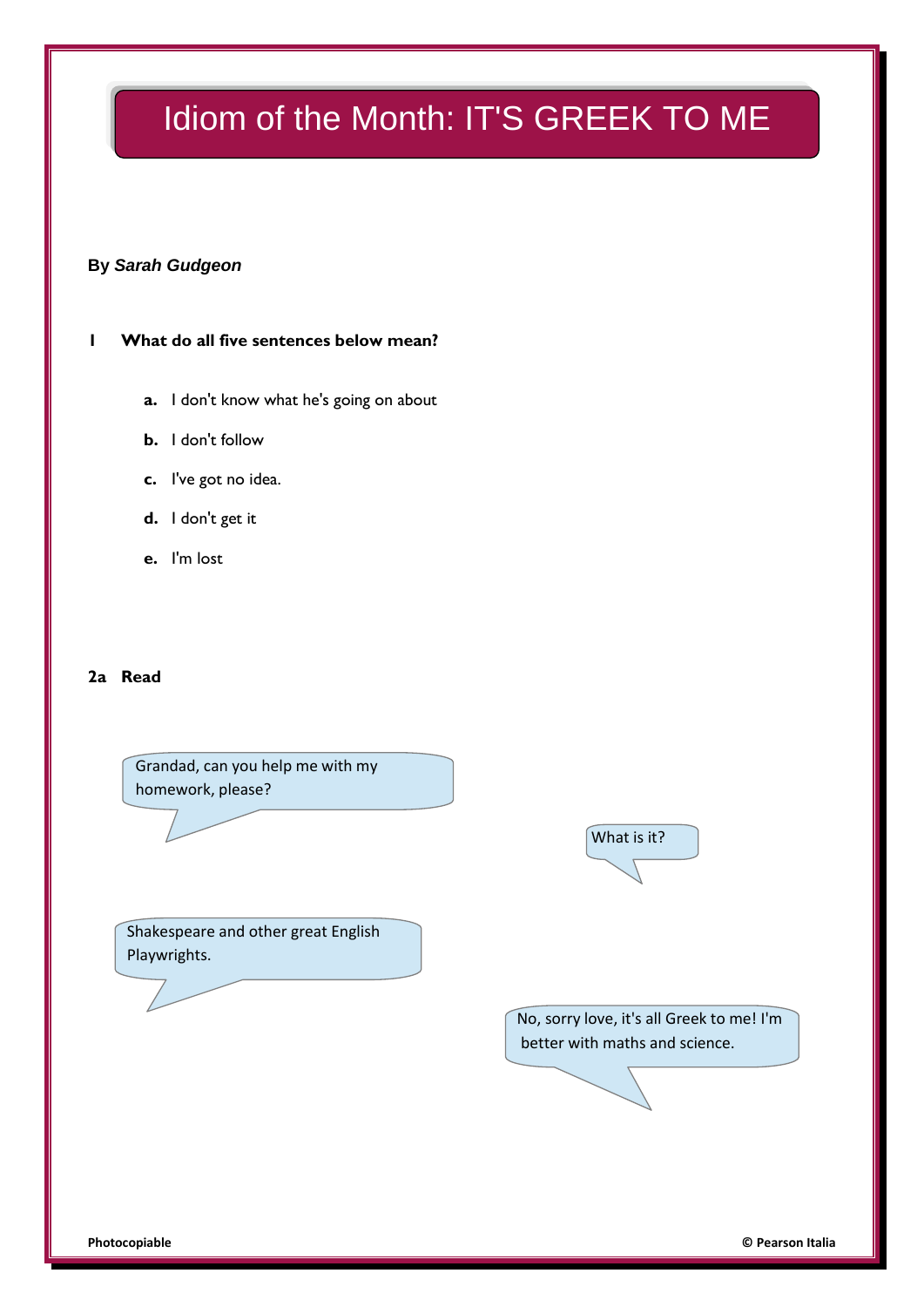### **2b Complete**

My mum doesn't understand my maths homework, she says it's all the metal of her.

### **3 Read these idioms from famous Shakespeare plays. Match each idiom to the correct meaning.**

- **a.** Mike **didn't sleep a wink** last night, he was so worried about his English literature exam.
- **b.** Going to university is not the **be all and end all** some people do very well in life by getting work experience or by travelling.
- **c.** Frank **was in stitches;** Mark's joke was just so funny.
- **d.** The ghost stories my brother used to tell me **made my hair stand on end**
- **e.** Ben's mum **waited with bated breath** while he opened his exam results- it was the longest minute ever.
- **1.** only option worth considering
- **2.** waited nervously
- **3.** were very frightening
- **4.** didn't sleep at all
- **5.** couldn't stop laughing

#### **4 Write**

- **a.** Two things that have you in stitches
- **b.** Two situations in your life where you have waited with bated breath
- **c.** Two things that make your hair stand on end? \_\_\_\_\_\_\_\_\_\_\_\_\_\_\_

### **5 Answer these questions:**

- **a.** Is there one thing in life that really is the be all and end all for you?
- **b.** When was the last time you didn't sleep a wink?